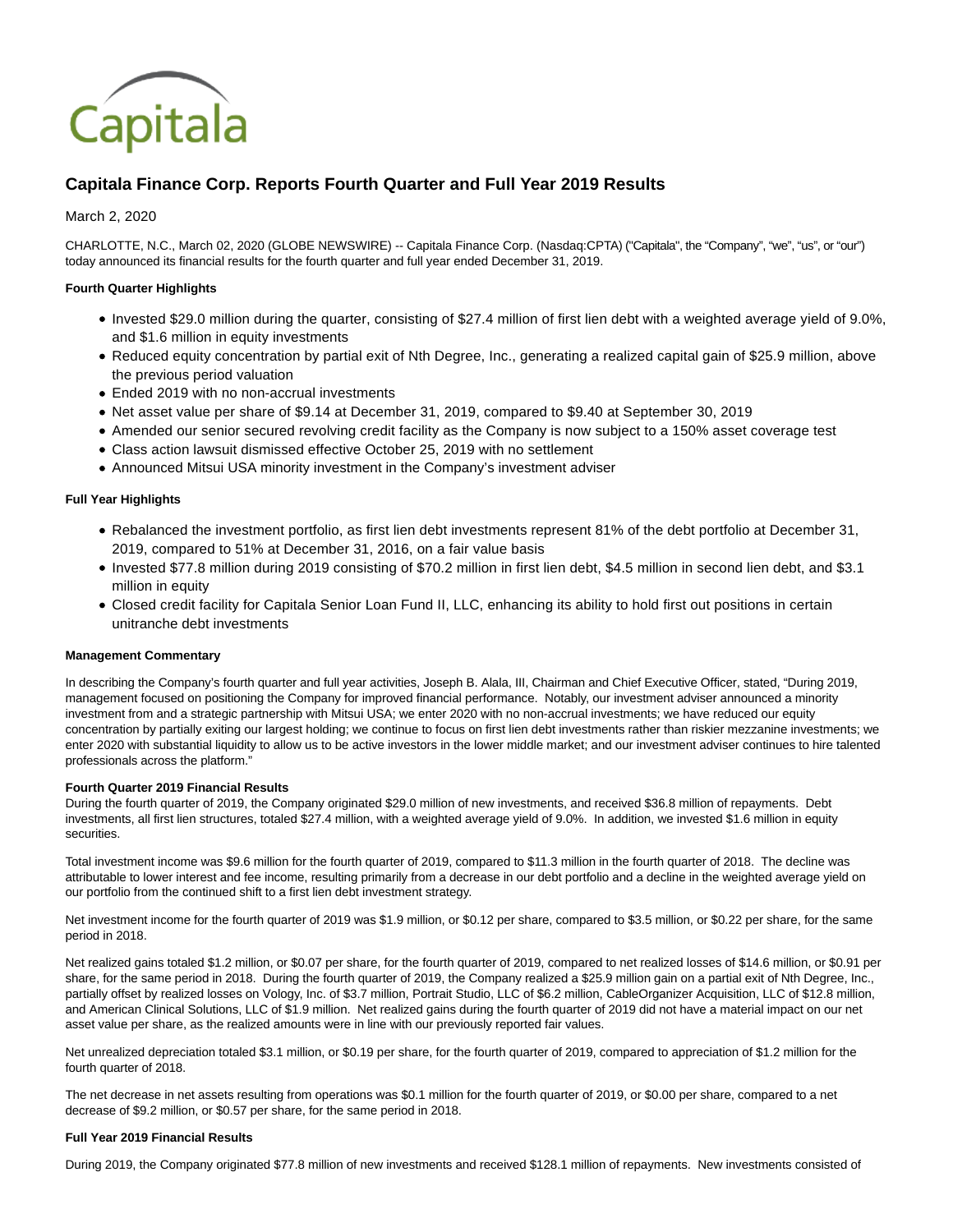\$70.2 million in first lien debt, \$4.5 million in second lien debt, and \$3.1 million in equity investments.

Total investment income was \$44.0 million for the year ended December 31, 2019, compared to \$47.3 million for the same period in 2018. Interest and fee income collectively declined \$4.8 million, driven by a decrease in debt balances outstanding during the year, coupled with a decrease in the weighted average yield on the debt portfolio from the continued shift to a first lien debt investment strategy. Dividend income increased \$2.9 million, partially offset by a \$1.4 million decrease in PIK income.

Total expenses for the year ended December 31, 2019 were \$31.0 million, a decrease of \$0.3 million from the comparable period in 2018. Significant variances included (1) \$1.1 million decrease in base management fees, (2) a \$1.0 million increase in incentives fees, net of the waiver, and (3) a \$0.2 million decrease in interest and financing expenses.

Net investment income for the year ended December 31, 2019 was \$13.0 million, or \$0.81 per share, compared to \$16.0 million, or \$1.00 per share, for the same period in 2018.

Net realized losses totaled \$19.8 million, or \$1.23 per share, for the year ended December 31, 2019, compared to losses of \$34.8 million, or \$2.18 per share, for the same period in 2018.

Net unrealized depreciation totaled \$20.3 million, or \$1.26 per share, for the year ended December 31, 2019, compared to net unrealized appreciation of \$0.8 million, or \$0.05 per share, for the same period in 2018.

During 2019, the Company recorded a tax provision of \$0.6 million, compared to a tax benefit of \$1.9 million in 2018.

The net decrease in net assets resulting from operations was \$27.6 million, or \$1.72 per share, for the year ended December 31, 2019, compared to a net decrease in net assets resulting from operations of \$16.0 million, or \$1.00 per share, for the same period in 2018.

Net assets at December 31, 2019 were \$148.1 million, or \$9.14 per share, compared to \$190.6 million, or \$11.88 per share, at December 31, 2018.

#### **Investment Portfolio**

As of December 31, 2019, our portfolio consisted of 43 companies with a fair market value of \$362.5 million and a cost basis of \$353.9 million. First lien debt investments represented 63.8% of the portfolio, second lien and subordinated debt investments collectively represented 14.8% of the portfolio, equity/warrant investments represented 17.6% of the portfolio, and our investment in CSLF II represented 3.8% of the portfolio, based on fair values at December 31, 2019. The weighted average yield on our debt portfolio was 11.5% at December 31, 2019.

At December 31, 2019, the Company had no non-accrual balances, compared to 2.1% and 4.9%, on a fair value and cost basis, respectively, at December 31, 2018.

#### **Liquidity and Capital Resources**

At December 31, 2019, the Company had \$62.3 million in cash and cash equivalents. In addition, the Company had SBA debentures outstanding totaling \$150.0 million with an annual weighted average interest rate of 3.16%, \$75.0 million of fixed rate notes bearing an interest rate of 6.00%, and \$52.1 million of convertible notes bearing an interest rate of 5.75%. At December 31, 2019, the Company had \$0 drawn and \$60.0 million available under its senior secured revolving credit facility, which is priced at LIBOR plus 3.0%.

#### **Fourth Quarter 2019 Financial Results Conference Call**

Management will host a conference call to discuss the operating and financial results at 8:30 a.m. on Tuesday, March 3, 2020. To participate in the conference call, please dial 1-877-312-5507 approximately 10 minutes prior to the call. A live webcast of the conference will be available at [http://investor.CapitalaGroup.com.](https://www.globenewswire.com/Tracker?data=sNJ28RhU3hVfDDULF7UemEuIfiPckBD_XqgmFPW4S0AYNjlqYU5Aftj1y80pYl_Pc8RtiPWV7GwByZUgK7M5VouxSx1kIFf7dPeg1bOYmox0Tk2c-XMmlnfHuA-E_8v_) 

#### **About Capitala Finance Corp.**

Capitala Finance Corp. is a business development company that invests primarily in first and second lien loans, subordinated debt and, to a lesser extent, equity securities issued by lower and traditional middle market companies. The Company is managed by Capitala Investment Advisors, LLC. For more information on Capitala, or to automatically receive email notifications of Company financial information, press releases, stock alerts, or other corporate filings, please visit the *Investor Relations* section of our website.

#### **About Capitala Group**

Capitala Group is a \$3.0 billion asset management firm that has been providing capital to lower middle market companies through it[s credit, growth,](https://www.globenewswire.com/Tracker?data=b1DIXuGs1hlbgTRmwaG2-JuuM6UpdGMOMbq_t6K3QyK69MZQZdeWAhGMvDPc77K32ZRCHPloPp_DpzbqYaPocej9uH8bN32xYfJaDvlttpuf-mCigsQ93EiWmf3Wh7PK0t3A-6P7EZom4pDW4o2FAw==) and equity investment strategies throughout North America for twenty years. Since its inception in 1998, Capitala Group has invested in over 160 companies and seeks to partner with strong management teams to create value and generate superior risk-adjusted returns for its individual and institutional investors. For more information, definition and details visit Capitala Group's website at www.capitalagroup.com.

#### **Forward-Looking Statements**

This press release contains certain forward-looking statements. Words such as "believes," "intends," "expects," "projects," "anticipates," and "future" or similar expressions are intended to identify forward-looking statements. These forward-looking statements are not guarantees of future performance, condition or results and involve a number of risks and uncertainties. Actual results may differ materially from those in the forward-looking statements as a result of a number of factors, including those described from time to time in the Company's filings with the Securities and Exchange Commission. The Company undertakes no obligation to publicly update or revise any forward-looking statements, whether as a result of new information, future events or otherwise, except as may be required by law.

SOURCE: Capitala Finance Corp.

Capitala Finance Corp. Stephen Arnall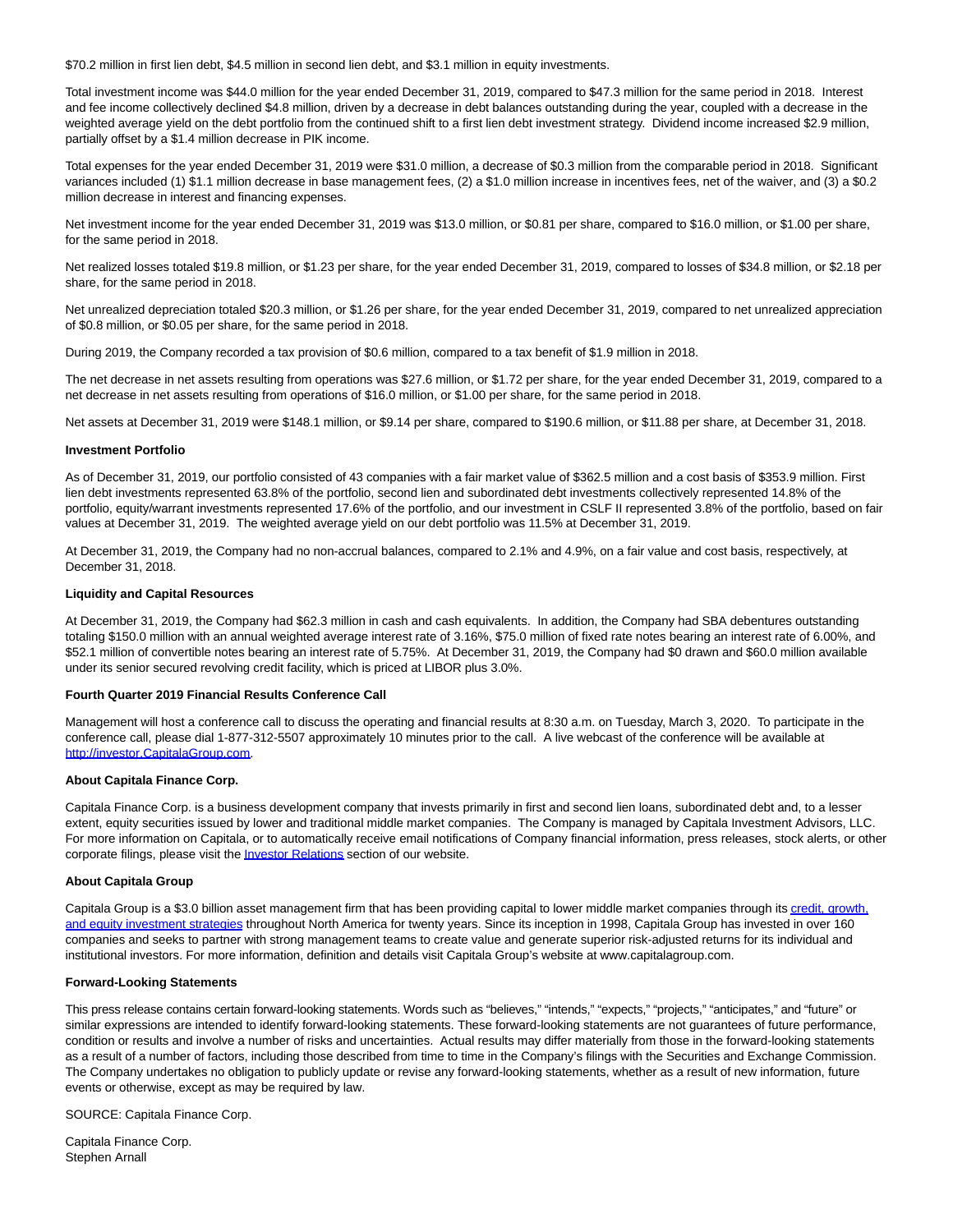# **Capitala Finance Corp.**

# **Consolidated Statements of Assets and Liabilities (in thousands, except share and per share data)**

|                                                                                                 | As of |                   |                   |         |  |
|-------------------------------------------------------------------------------------------------|-------|-------------------|-------------------|---------|--|
|                                                                                                 |       | December 31, 2019 | December 31, 2018 |         |  |
| <b>ASSETS</b>                                                                                   |       |                   |                   |         |  |
| Investments at fair value                                                                       |       |                   |                   |         |  |
| Non-control/non-affiliate investments (amortized cost of \$250,433 and \$280,114, respectively) | \$    | 241,046           | \$                | 286,843 |  |
| Affiliate investments (amortized cost of \$80,756 and \$72,300, respectively)                   |       | 98,763            |                   | 92,939  |  |
| Control investments (amortized cost of \$22,692 and \$67,556, respectively)                     |       | 22,723            |                   | 69,145  |  |
| Total investments at fair value (amortized cost of \$353,881 and \$419,970, respectively)       |       | 362,532           |                   | 448,927 |  |
| Cash and cash equivalents                                                                       |       | 62,321            |                   | 39,295  |  |
| Interest and dividend receivable                                                                |       | 1.745             |                   | 3.778   |  |
| Prepaid expenses                                                                                |       | 624               |                   | 454     |  |
| Deferred tax asset, net                                                                         |       |                   |                   | 628     |  |
| Other assets                                                                                    |       | 115               |                   | 83      |  |
| <b>Total assets</b>                                                                             |       | 427,337           |                   | 493,165 |  |
| <b>LIABILITIES</b>                                                                              |       |                   |                   |         |  |
| SBA Debentures (net of deferred financing costs of \$1,006 and \$1,688, respectively)           | \$    | 148,994           | \$                | 164,012 |  |
| 2022 Notes (net of deferred financing costs of \$1,447 and \$1,987, respectively)               |       | 73,553            |                   | 73,013  |  |
| 2022 Convertible Notes (net of deferred financing costs of \$916 and \$1,259, respectively)     |       | 51,172            |                   | 50.829  |  |
| Credit Facility (net of deferred financing costs of \$1,165 and \$983, respectively)            |       | (1, 165)          |                   | 9,017   |  |
| Management and incentive fees payable                                                           |       | 3,713             |                   | 2,487   |  |
| Interest and financing fees payable                                                             |       | 2,439             |                   | 3,063   |  |
| Accounts payable and accrued expenses                                                           |       | 518               |                   | 100     |  |
| <b>Total liabilities</b>                                                                        | \$    | 279,224           | \$                | 302,521 |  |

NET ASSETS

| Common stock, par value \$0.01, 100,000,000 common shares authorized, 16,203,769 and 16,051,547 common shares |           |           |
|---------------------------------------------------------------------------------------------------------------|-----------|-----------|
| issued and outstanding, respectively                                                                          | 162       | 161       |
| Additional paid in capital                                                                                    | 237.886   | 241,757   |
| Total distributable loss                                                                                      | (89, 935) | (51, 274) |
| Total net assets                                                                                              | 148.113   | 190,644   |
| Total liabilities and net assets                                                                              | 427.337   | 493,165   |
|                                                                                                               |           |           |
| Net asset value per share                                                                                     | 9.14      | 11.88     |

# **Capitala Finance Corp.**

## **Consolidated Statements of Operations (in thousands, except share and per share data)**

|                                       |      | For the Three Months Ended<br>December 31, |      |             | For the Years Ended December<br>31. |        |      |        |  |
|---------------------------------------|------|--------------------------------------------|------|-------------|-------------------------------------|--------|------|--------|--|
|                                       | 2019 |                                            | 2018 |             | 2019                                |        | 2018 |        |  |
| <b>INVESTMENT INCOME</b>              |      | (unaudited)                                |      | (unaudited) |                                     |        |      |        |  |
| Interest and fee income:              |      |                                            |      |             |                                     |        |      |        |  |
| Non-control/non-affiliate investments | S    | 6.563                                      |      | 6.839       | S                                   | 27.659 |      | 27.754 |  |
| Affiliate investments                 |      | 1.773                                      |      | 2.074       |                                     | 8.351  |      | 7.945  |  |